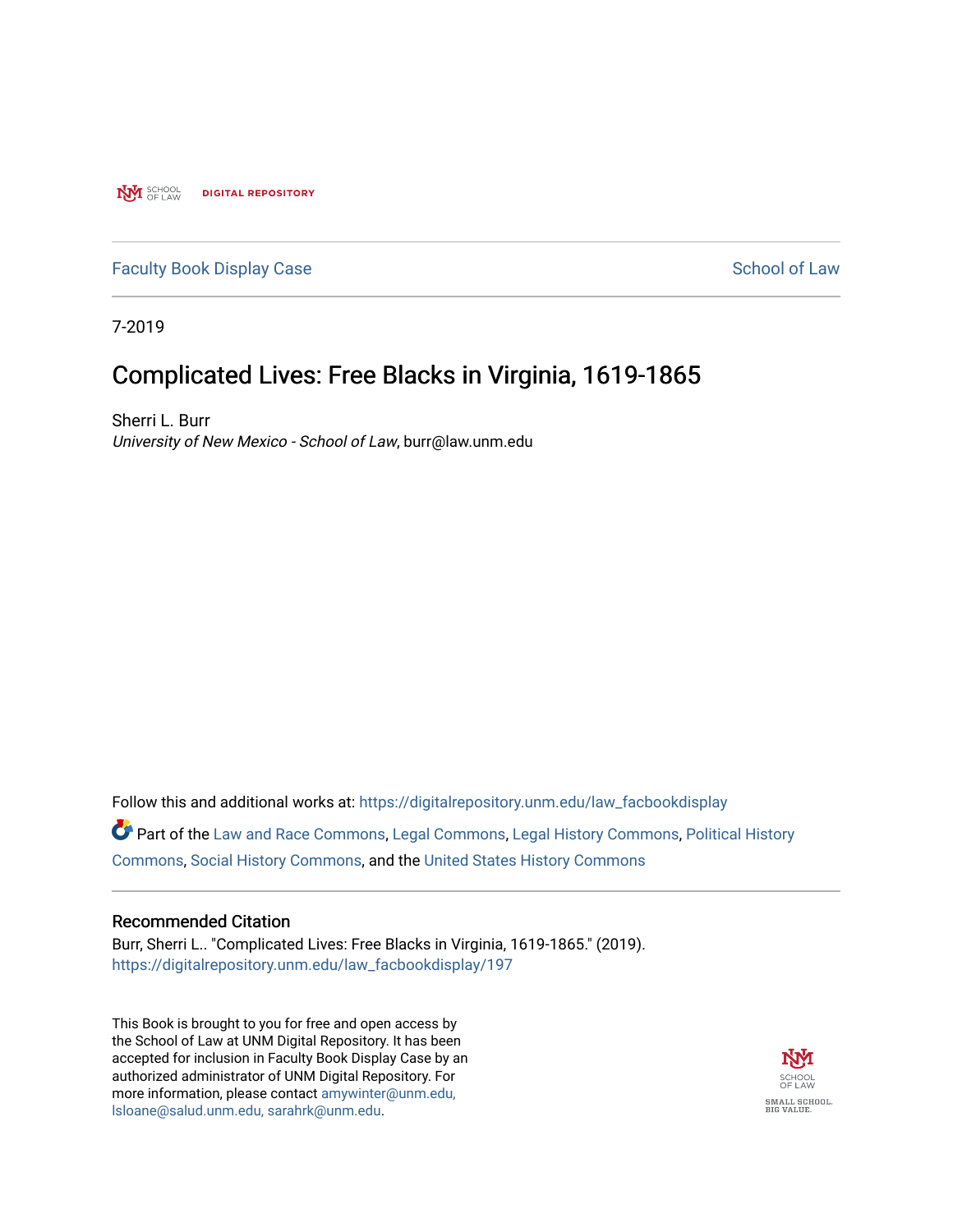Complicated Lives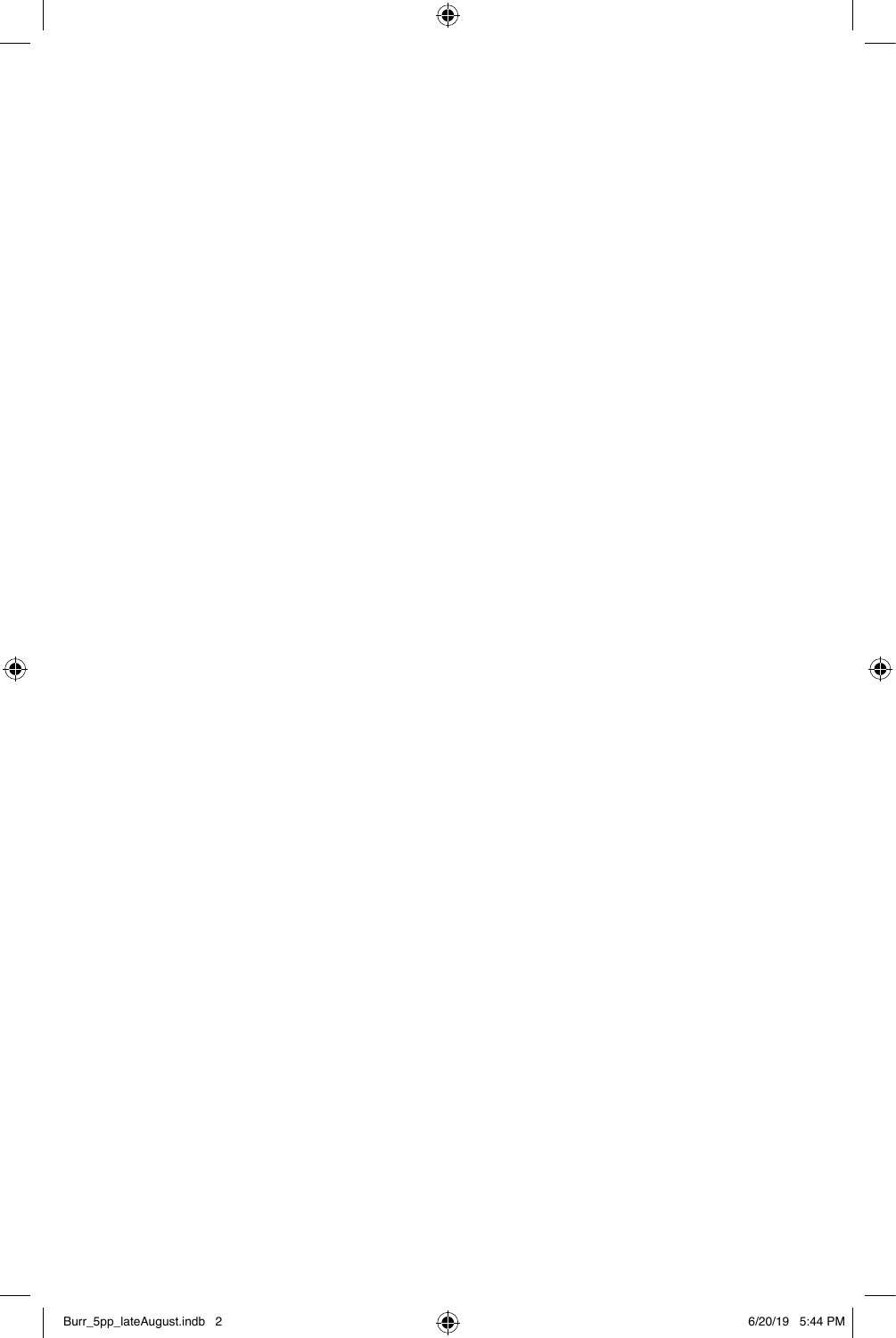# COMPLICATED LIVES

## Free Blacks in Virginia, 1619–1865

Sherri L. Burr



Carolina Academic Press

Durham, North Carolina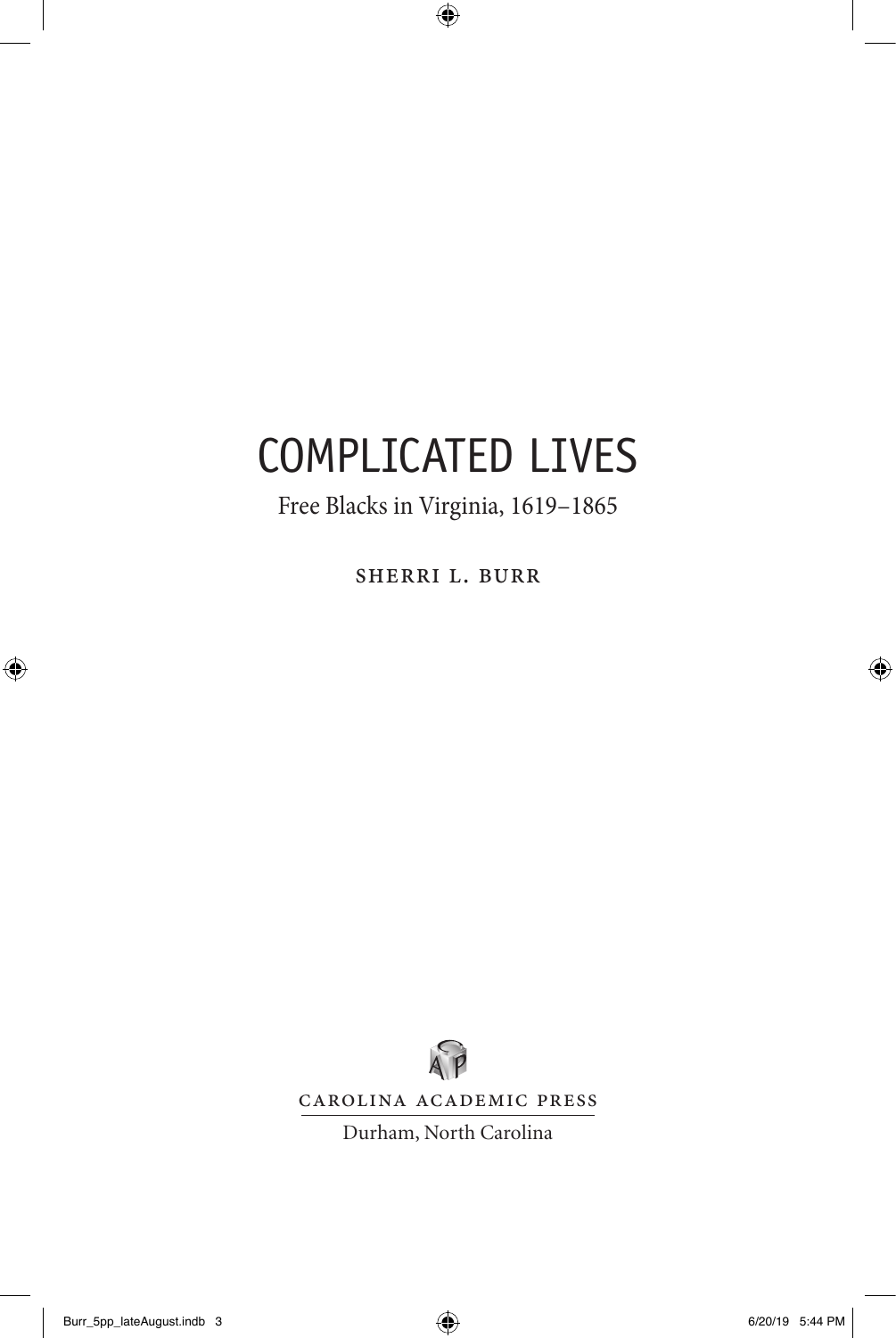Copyright © 2019 Sherri L. Burr All Rights Reserved

See catalog.loc.gov for Library of Congress Cataloging-in-Publication Data.

> ISBN 978-1-5310-1617-3 e-ISBN 978-1-5310-1618-0

Carolina Academic Press 700 Kent Street Durham, North Carolina 27701 Telephone (919) 489-7486 Fax (919) 493-5668 www.cap-press.com

Printed in the United States of America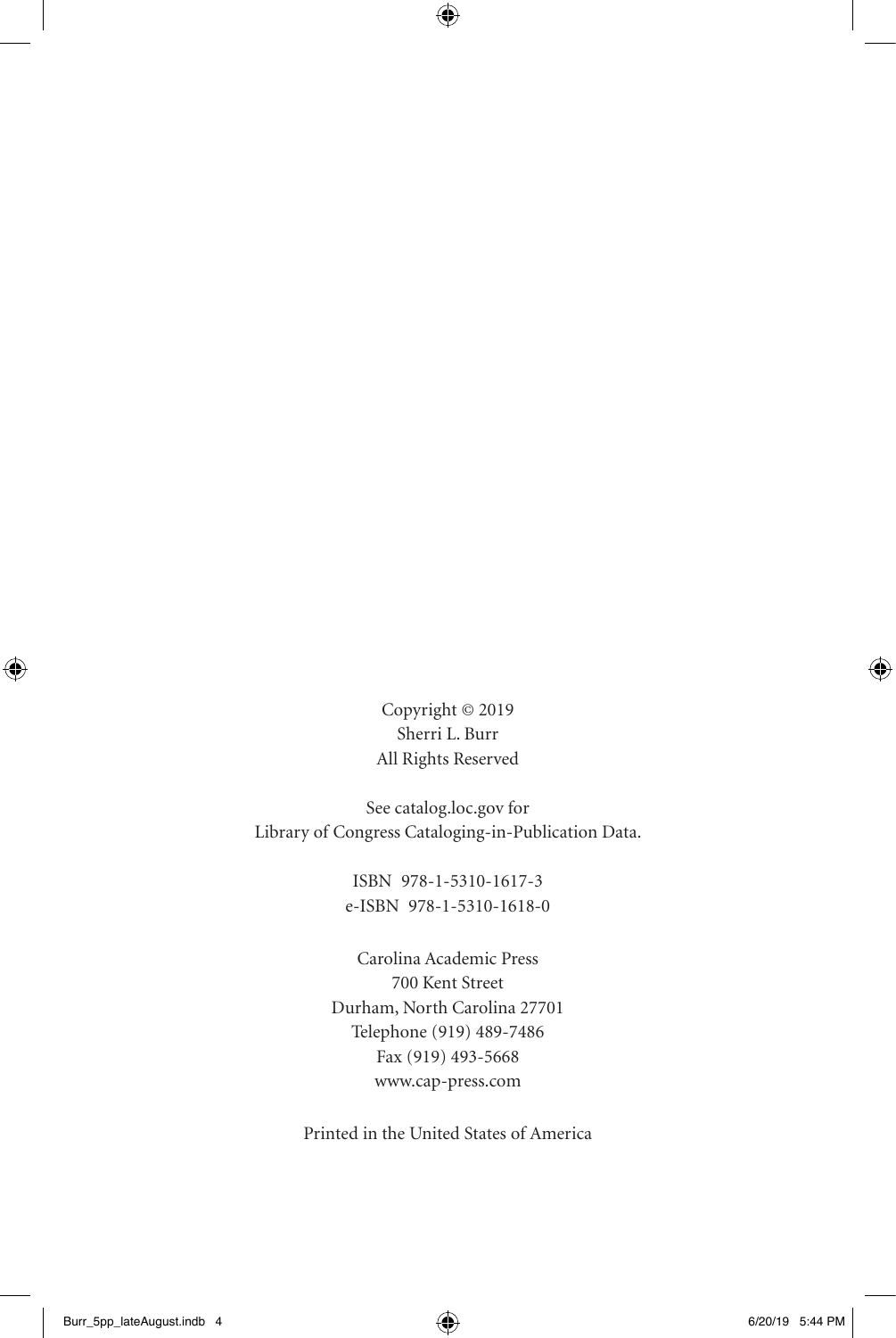## *For the Hills and the Burrs*

Rest in Peace, Dear Relatives Your Stories Continue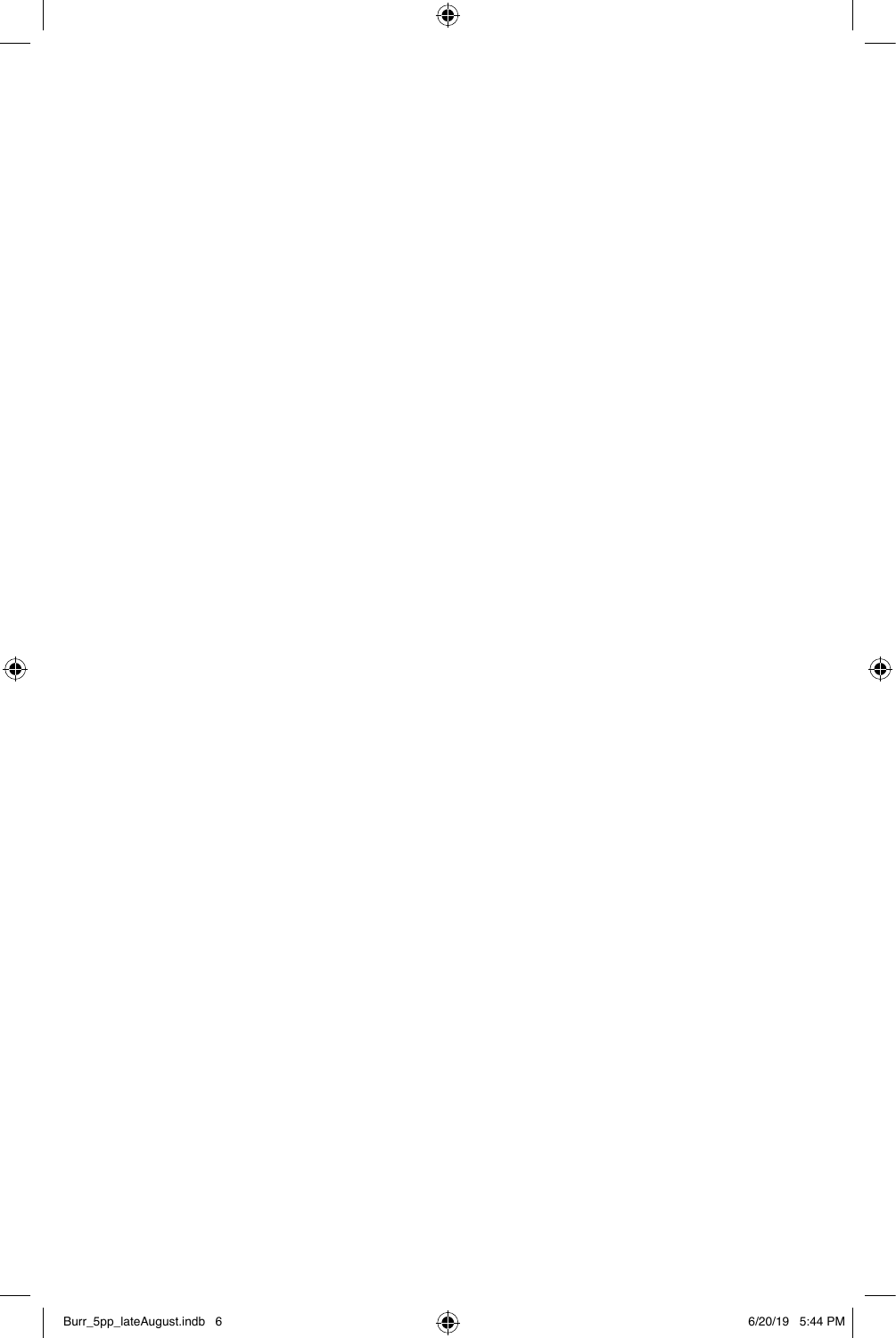## **Contents**

Author's Note ix Family Trees *Hill* xiii *Crawley* xiv *Burr* xv *Jefferson* xvi

introduction ✴ A Battle Over Freedom 3 CHAPTER ONE \* African Origins 7 CHAPTER TWO  $*$  The Voyage 13 CHAPTER THREE \* Virginia 17 Chapter four ✴ Property 27 CHAPTER FIVE \* Transforming Servitude 33 CHAPTER SIX \* Restrictions on Population Growth and Civil Liberties 41 CHAPTER SEVEN  $*$  The Revolutionary War's Impact on Free Blacks 55 CHAPTER EIGHT  $*$  Manumissions and Status Changes 65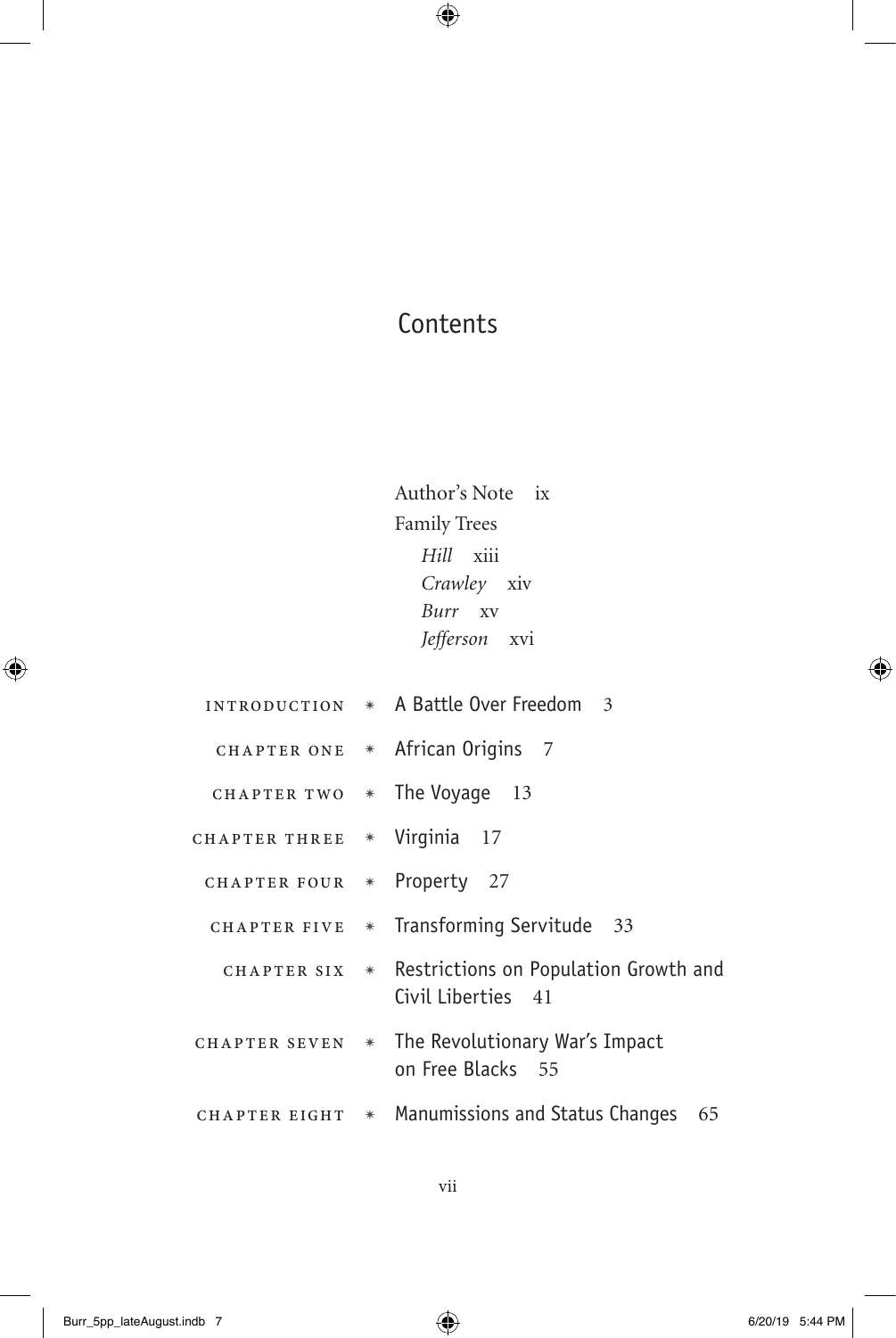|                | viii | $*$<br>CONTENTS                                                                        |
|----------------|------|----------------------------------------------------------------------------------------|
| CHAPTER NINE   |      | * The Anti-Slavery<br>Slaveholding Paradox 77                                          |
| CHAPTER TEN    | $*$  | Reversals, Registration, Kidnappings<br>and Social Interactions<br>97                  |
| CHAPTER ELEVEN |      | $*$ The Civil War and Jim Crow<br>119                                                  |
| EPILOGUE       |      | * Story Replication<br>-133                                                            |
|                |      | Acknowledgments<br>143<br>Bibliography<br>147<br><b>Notes</b><br>- 151<br>Index<br>185 |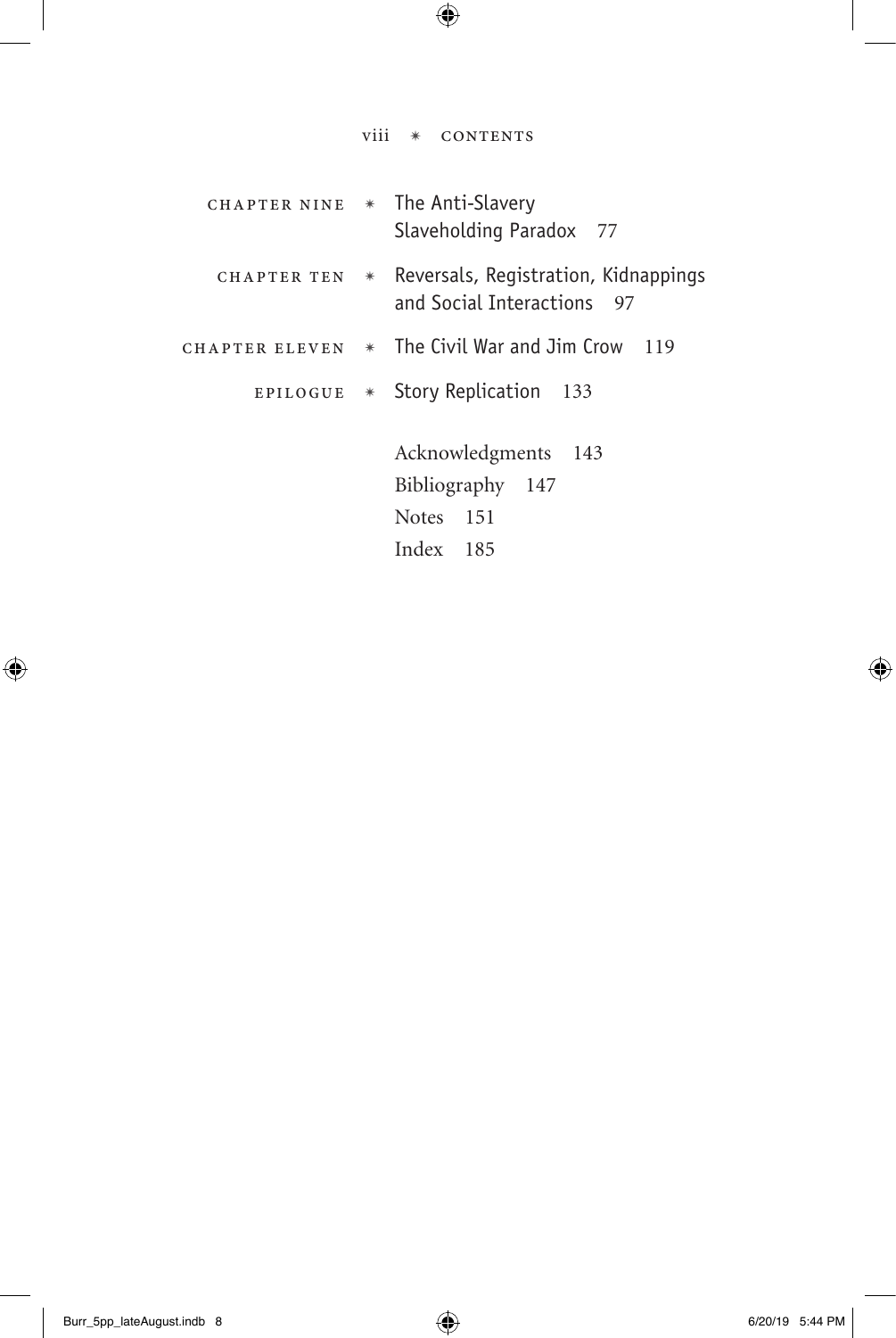## Author's Note

The road to creating this book has been paved with serendipity.<sup>1</sup><br>Sorting through a bag of letters in 2013, I found one from my great-aunt Callie informing me she was on her way to Wyoming because my great-great-aunt Lillian had taken ill. I remembered meeting Lillian once, at the funeral of my grandmother Juanita when I was six. I recalled Lillian as someone with straight black hair who looked more Native American than black. Two weeks later, another letter from Aunt Callie informed me that Lillian had passed away. From the security of my New Mexico home in 2013, I wondered why an African-American woman had lived in Wyoming in the middle of the last century. Contemplating this question started a journey that led to Virginia and across the Atlantic.

To uncover material for another book, I traveled to North Dakota, South Dakota, Wyoming, and Montana. On a stop in Worland, Wyoming, I explained to a sales associate that a relative had once lived there, and questioned how I could find her home and grave. She pulled out a map, and circled the county clerk's office and cemetery. Twenty-minutes later with the address to Aunt Lillian's home in my purse, I knocked on the door of her last residence.

Through a screen door, I saw a portly Hispanic woman with a kind face sitting on a chair. I introduced myself as Lillian Fay Todd's niece, and she said, "Come on in."

Mrs. Lucy Vigil explained that she knew Lillian well and had purchased the house and its contents from Callie who had inherited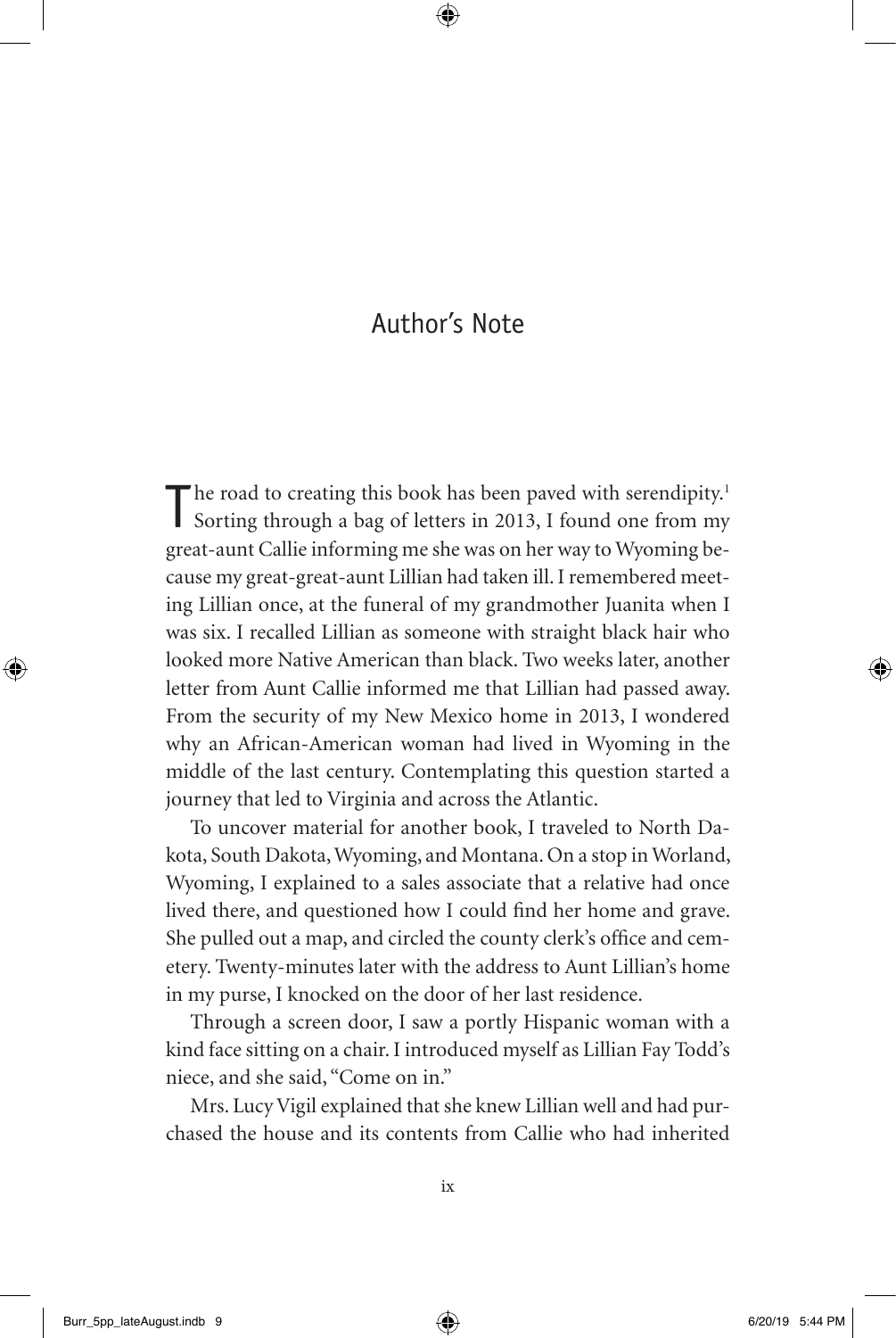them. "The antique furniture had been shipped from Chicago," she said proudly.

As we talked, it occurred to me that I had inadvertently stumbled upon a family history museum. I departed Worland with gifts of Aunt Lillian's silver and handcrafted kitchen linens, along with even more questions.

A few months later, as I flew from Albuquerque to Salt Lake City to give a speech at the 2013 National Federation of Press Women Conference, I listened to a seatmate extolling the virtues of the Mormon Family History Library. Planning to check out the library for fifteen minutes, I disembarked from public transportation a stop short of the one nearest the conference hotel. Three hours later as the library was closing and a light drizzle fell upon Salt Lake City, I had missed dinner but had not noticed as I walked to the hotel with copies of digitized census records.

The paperwork contained a 1920 census record linking Aunt Lillian and her husband Andrew Todd to Chicago, and an 1850 census record identifying her father, George W. Hill, as having been born free in Virginia in 1847.<sup>2</sup> He resided in the household of his grandfather, Gideon Hill. The census record was titled "Free Inhabitants of Virginia." All the blacks and mulattos were designated with a B or M. The whites were not marked. George had an M next to his name, while a B was marked next to Gideon's.

 Prior to this discovery, I lacked knowledge that there were blacks born free in the South before the conclusion of the Civil War. Like many Americans, I assumed all Africans were brought to the South as slaves and their descendants remained so until 1865. Unearthing this information led me to question just how many Free Blacks, like my ancestors, resided in Virginia and the rest of the South during the colonial and antebellum periods. What were their lives like? What legal rules governed their activities?

Seeking answers to questions like these led to this book. In researching the lives of my ancestors at the Library of Virginia, I discovered the document releasing Gideon Hill from bondage as a two-year old on January 25, 1787. More research at the Jefferson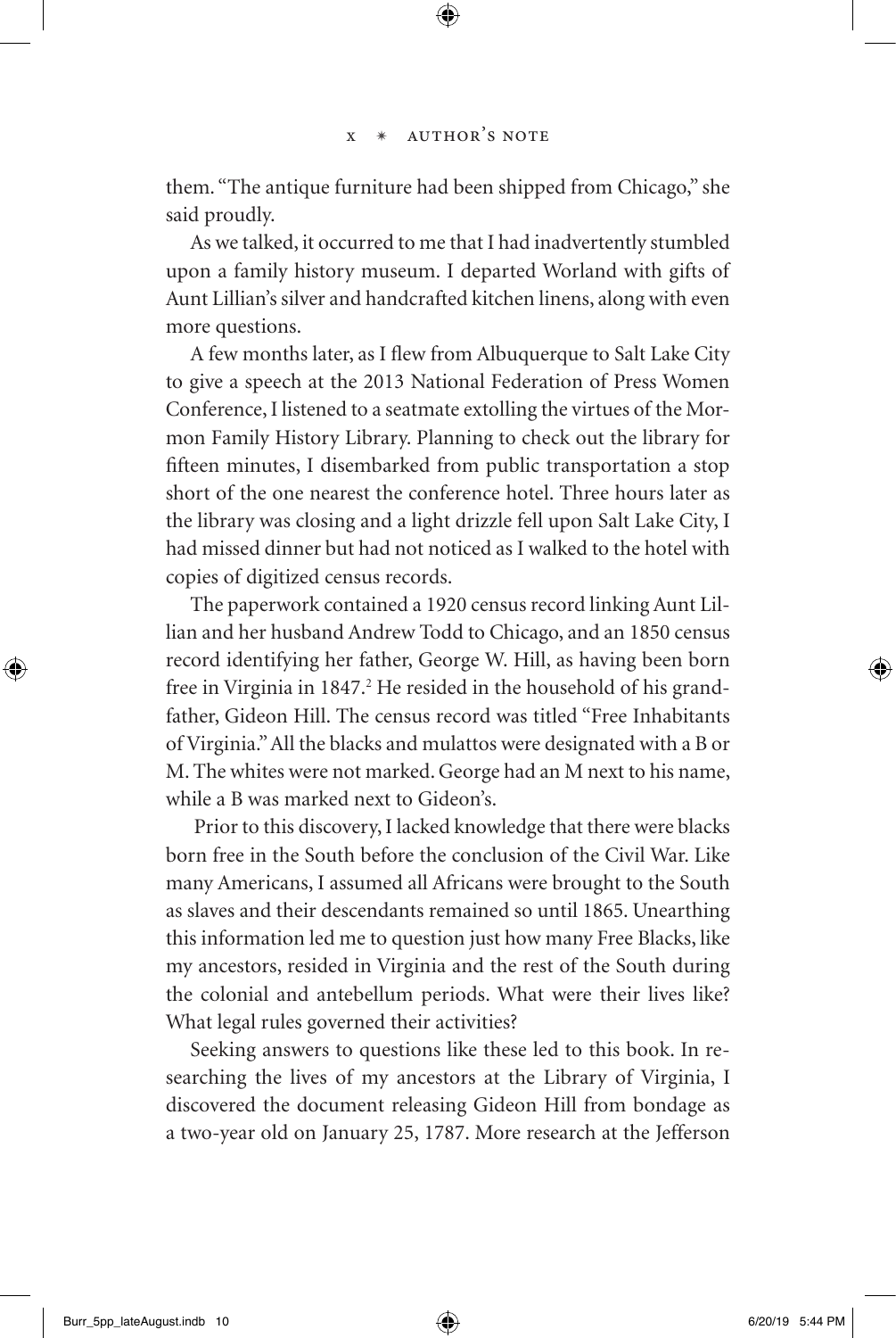Library in Charlottesville and other archives led to un-related individuals who had paid for liberty, earned their freedom through meritorious deeds, or were released from bondage due to the largess of planters motivated by honor or love.

If freedom is the God-given right of all people, this book contains stories of people of African origin who were never enslaved, born free, or who obtained liberty through court proceedings, sheer will, industriousness and entrepreneurship. They lived in an unpredictable society that sought to systematically deprive them of liberty and other human rights. This history of Free Blacks<sup>3</sup> in Virginia reveals the human ability to persevere against adverse odds arising from the color of their skin, or their gender, or both.

*Complicated Lives* is written using narrative nonfiction techniques to make sometimes stale history accessible to the general public. For example, with court records and other documents of known events, I modernized ancient dialogue from actual facts to tell the story. So that the reading of this book is not disrupted by footnotes, the source material can be found in the notes at the end of the book.

Revisiting a time when blacks were early citizens and participants in the United States economy proves black lives mattered then, and now. To heal the psychic injuries that continue today, we must unveil the past and address its wounds. This book interweaves legal history with my journey of discovering what happened to those African Americans who were free before the Civil War and lived their lives in the shadows of a complicated world.

> Sherri Burr Albuquerque, New Mexico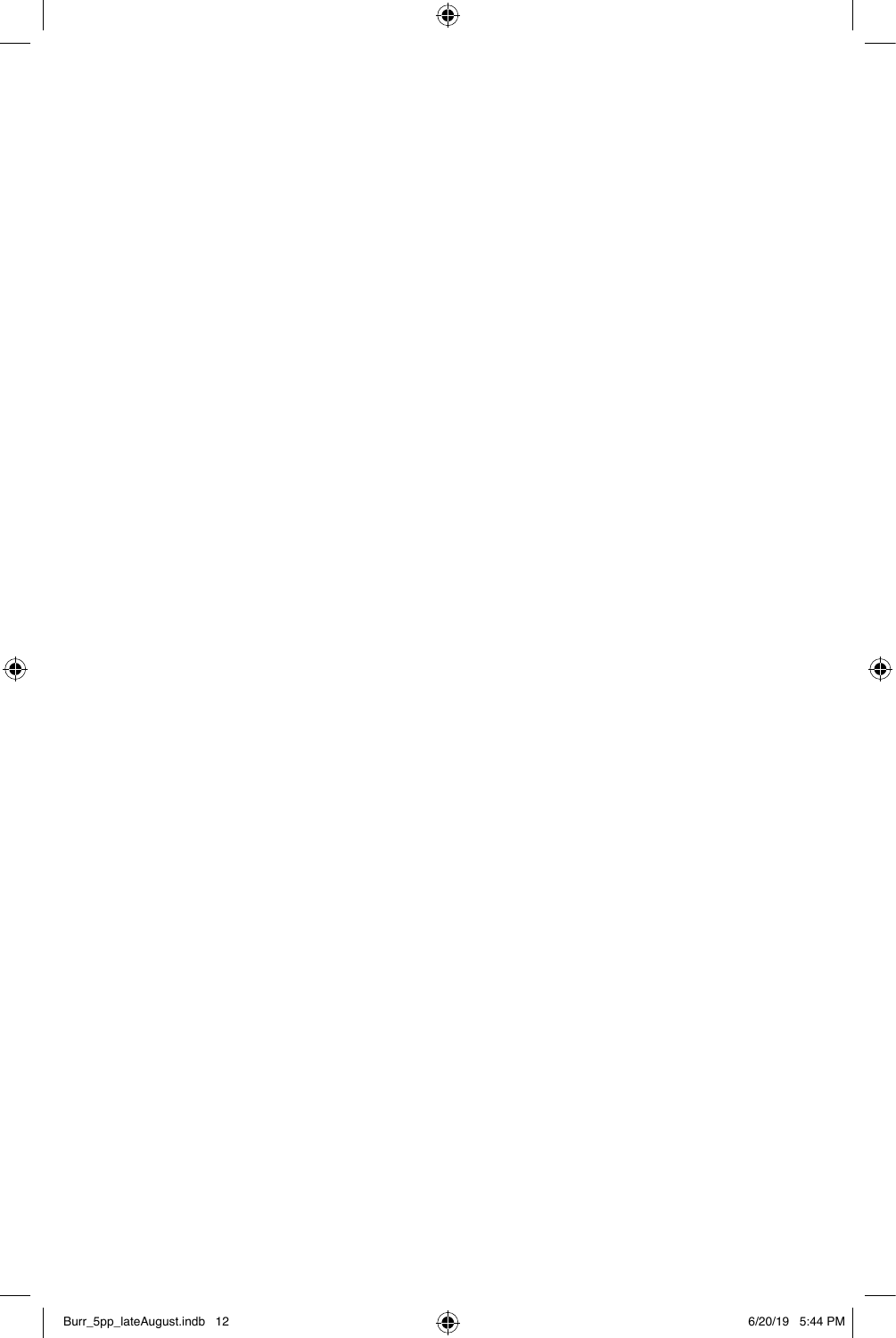#### Hill Family Tree



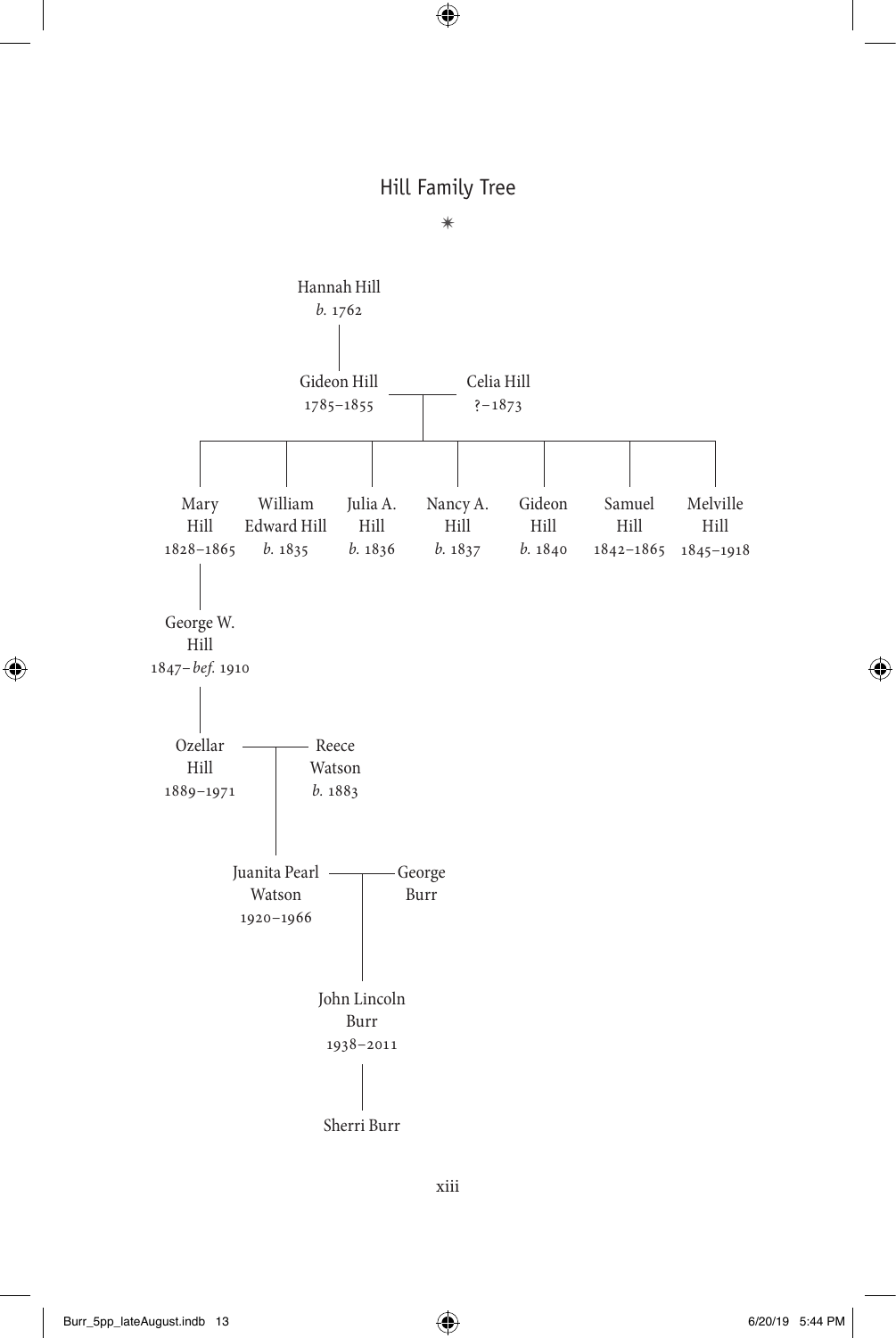### Benjamin & Suckey (Susannah) Crawley Family Tree ✴

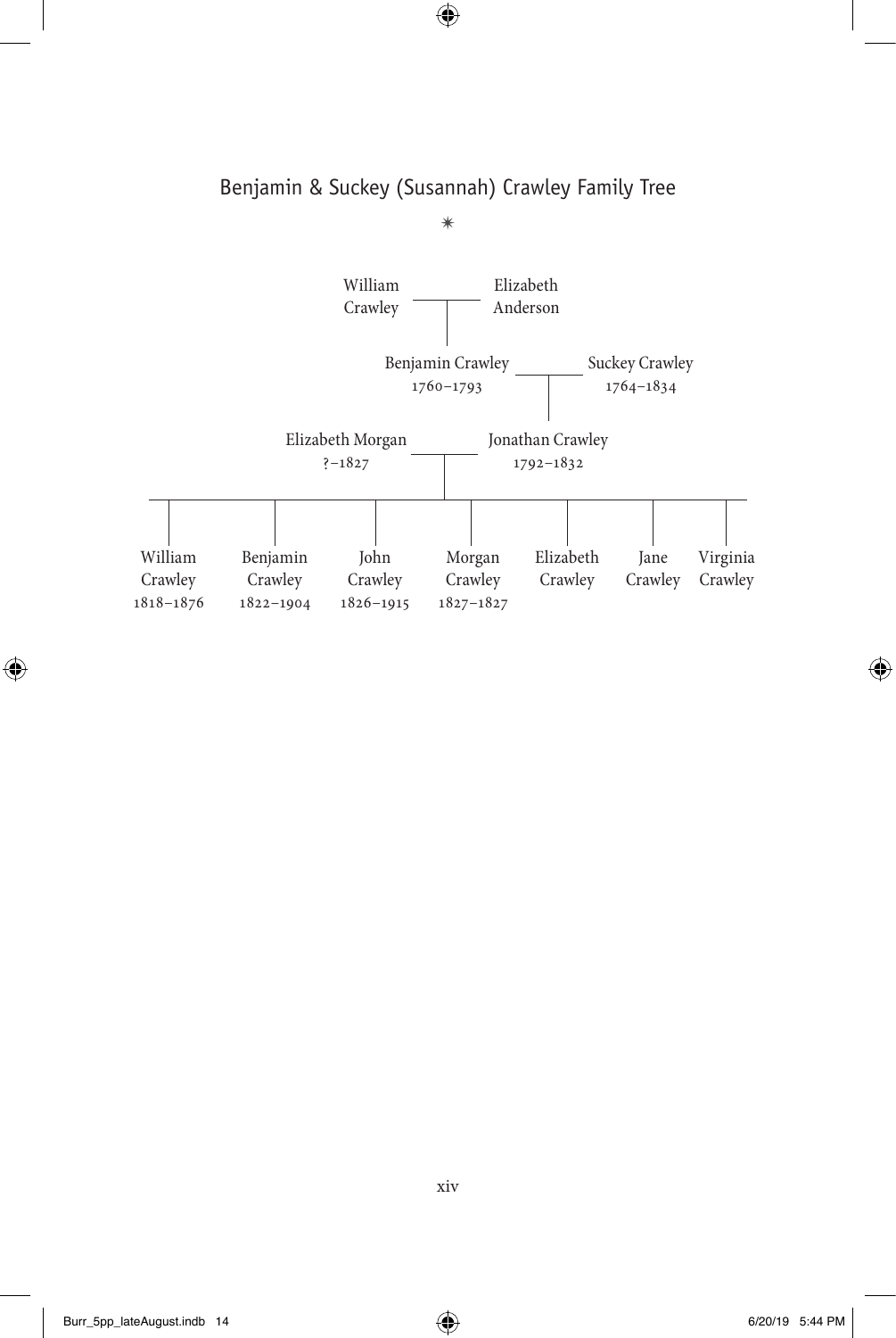#### Burr Family Tree

 $\ast$